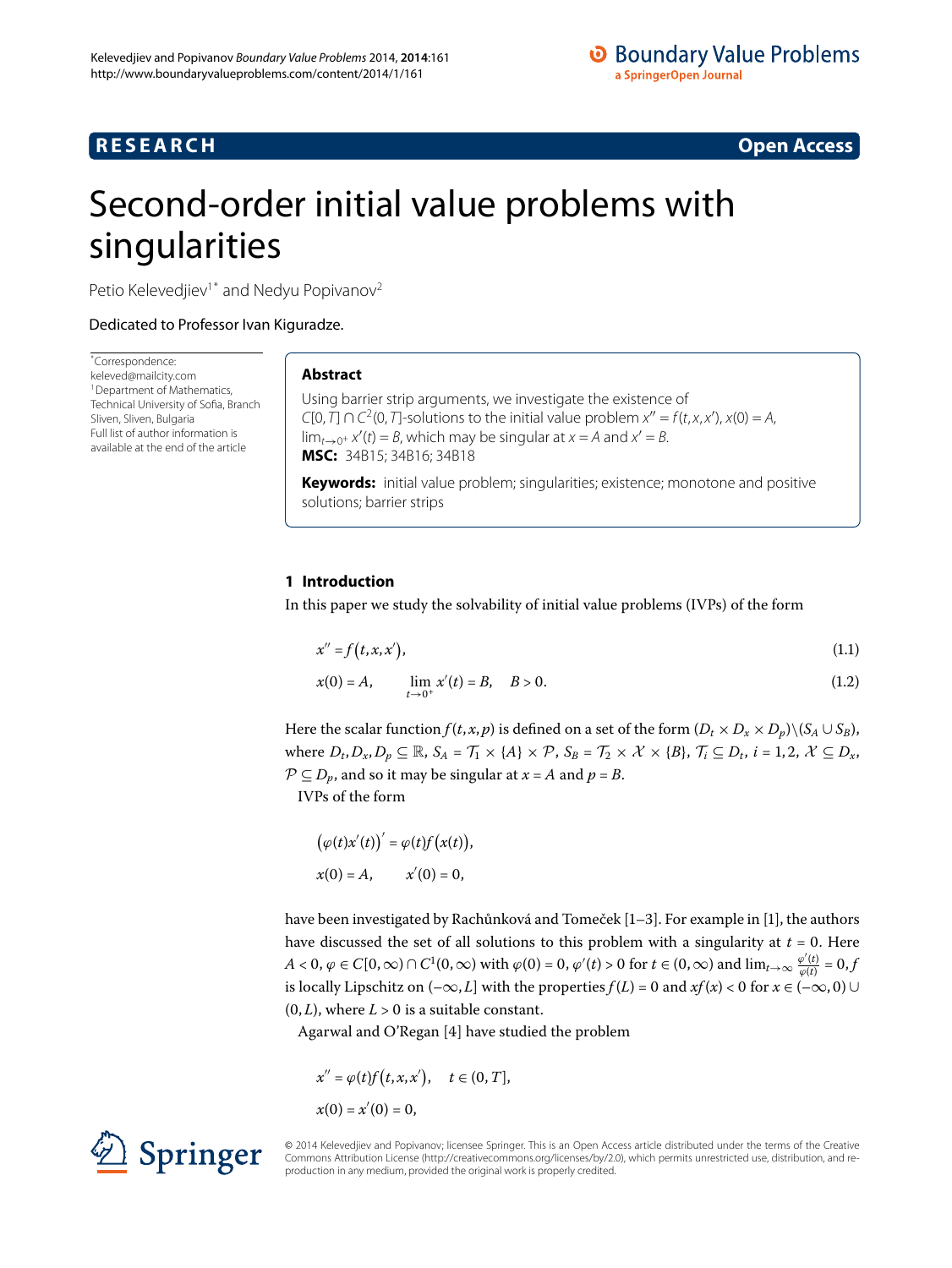where  $f(t, x, p)$  may be singular at  $x = 0$  and/or  $p = 0$ . The obtained results give a positive  $C^1[0,T] \cap C^2(0,T]$ -solution under the assumptions that  $\varphi \in C[0,T]$ ,  $\varphi(t) > 0$  for  $t \in (0,T]$ ,  $f:[0,T]\times (0,\infty)^2 \to (0,\infty)$  is continuous and

$$
f(t, x, p) \le [g(x) + h(x)][r(p) + w(p)] \text{ for } (t, x, p) \in [0, T] \times (0, \infty)^2,
$$

where *g*, *h*, *r*, and *w* are suitable functions.

IVPs of the form

$$
x''(t) = f(t, x(t), x'(t)), \quad 0 < t < 1,
$$
  

$$
x(0) = x'(0) = 0,
$$

where  $f(t, x, p) \in C((0, 1) \times (0, \infty)^2)$ , maybe singular at  $t = 0$ ,  $t = 1$ ,  $x = 0$  or  $p = 0$ , have been studied by Yang [5, 6[\]](#page-14-6). The solvability in  $C^1[0,1]$  and  $C[0,1] \cap C^2(0,1)$  is established in these works, respectively, under the assumption that

$$
0 < f(t, x, p) \leq k(t)F(x)G(y) \quad \text{for } (t, x, p) \in (0, 1) \times (0, \infty)^2,
$$

where *k*, *F*, and *G* are suitable functions.

The solvability of various IVPs has been studied also by Bobisud and O'Regan [[\]](#page-14-7), Bobisud and Lee [8[\]](#page-14-11), Cabada and Heikkilä [9], Cabada *et al.* [10, 11], Cid [12], Maagli and Masmoudi [13], and Zhao [14][.](#page-0-1) Existence results for problem  $(1.1)$ ,  $(1.2)$  with a singularity at the initial value of  $x'$  have been reported in Kelevedjiev-Popivanov [15[\]](#page-14-15).

Here, as usual, we use regularization and sequential techniques. Namely, we proceed as follows. First, by means of the topological transversality theorem  $[16]$  $[16]$ , we prove an existence result guaranteeing  $C^2[a,T]$ -solutions to the nonsingular IVP for equations of the form  $(1.1)$  with boundary conditions

<span id="page-1-0"></span>
$$
x(a) = A, \qquad x'(a) = B.
$$

Moreover, we establish the needed *a priori* bounds by the barrier strips technique. Further, the obtained existence theorem assures  $C^2[0,T]$ -solutions for each nonsingular IVP included in the family

$$
x'' = f(t, x, x'),
$$
  
\n
$$
x(0) = A + n^{-1}, \qquad x'(0) = B - n^{-1},
$$
\n(1.3)

where  $n \in \mathbb{N}$  is suitable. Finally, we apply the Arzela-Ascoli theorem on the sequence { $x_n$ } of  $C^2[0,T]$ -solutions thus constructed to (1.3) to extract a uniformly convergent subsequence and show that its limit is a  $C[0,T] \cap C^2(0,T]$ -solution to singular problem (1.1), (1[.](#page-0-2)2). In the case  $A \geq 0$ ,  $B \geq 0$  we establish  $C[0, T] \cap C^2(0, T]$ -solutions with important properties - monotony and positivity.

We have used variants of the approach described above for various boundary value problems (BVPs); see Grammatikopoulos *et al.* [17[\]](#page-14-17), Kelevedjiev and Popivanov [\[](#page-14-18)18] and Palamides *et al.* [\[](#page-14-19)19]. For example in [17], we have established the existence of positive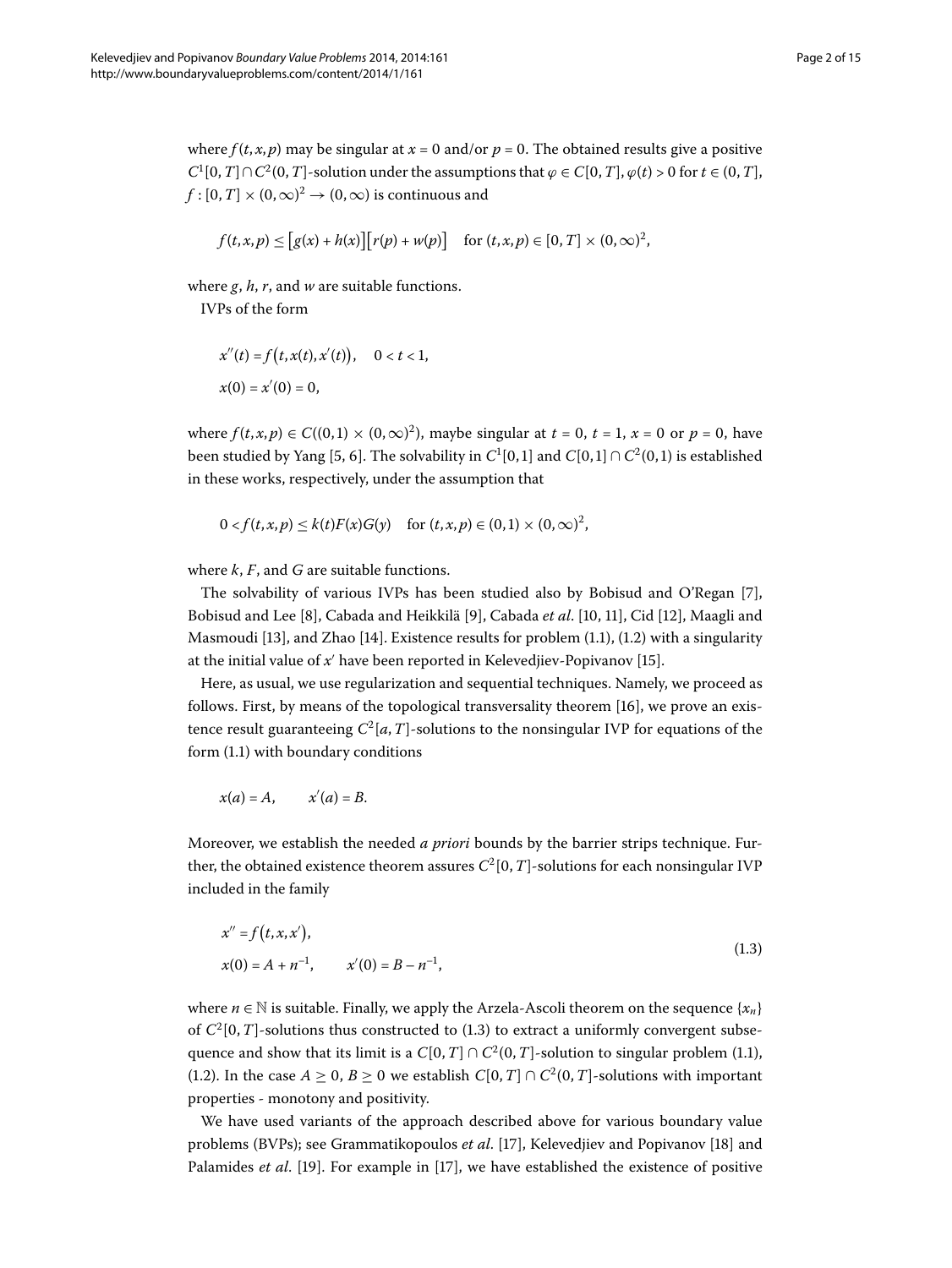solutions to the BVP

$$
g(t, x, x', x'') = 0, \quad t \in (0, 1),
$$
  

$$
x(0) = 0, \qquad x'(1) = B, \quad B > 0,
$$

which may be singular at  $x = 0$ . Note that despite the more general equation of this problem, the conditions imposed here as well as the results obtained are not consequences of those in  $[17]$  $[17]$ .

## **2 Topological transversality theorem**

In this short section we state our main tools - the topological transversality theorem and a theorem giving an important property of the constant maps.

<span id="page-2-3"></span>So, let *X* be a metric space and *Y* be a convex subset of a Banach space *E*. Let  $U \subset Y$  be open in *Y*. The compact map  $F: \overline{U} \to Y$  is called *admissible* if it is fixed point free on  $\partial U$ . We denote the set of all such maps by  $\mathbf{L}_{\partial u}(\overline{U}, Y)$ .

<span id="page-2-2"></span>A map *F* in  $\mathbf{L}_{\partial u}(\overline{U}, Y)$  is *essential* if every map *G* in  $\mathbf{L}_{\partial u}(\overline{U}, Y)$  such that  $G|\partial U = F|\partial U$ has a fixed point in *U*. It is clear, in particular, every essential map has a fixed point in *U*.

**Theorem 2.1** ([\[](#page-14-16)16, Chapter I, Theorem 2.2]) *Let p* ∈ *U be fixed and*  $F \in L_{\partial u}(\overline{U}, Y)$  *be the constant map*  $F(x) = p$  *for*  $x \in \overline{U}$ *. Then F is essential.* 

*We say that the homotopy*  $\{H_\lambda : X \to Y\}$ ,  $0 \le \lambda \le 1$ , *is compact if the map*  $H(x, \lambda)$ :  $X \times$  $[0, 1] \rightarrow Y$  given by  $H(x, \lambda) \equiv H_{\lambda}(x)$  for  $(x, \lambda) \in X \times [0, 1]$  is compact.

**Theorem 2.2** ([16, Chapter I, Theorem 2.6]) Let Y be a convex subset of a Banach space *E* and  $U \subset Y$  be open. Suppose:

- (i)  $F, G: \overline{U} \rightarrow Y$  are compact maps.
- (ii)  $G \in L_{\partial U}(\overline{U}, Y)$  *is essential.*
- (iii)  $H(x, \lambda)$ ,  $\lambda \in [0, 1]$ , *is a compact homotopy joining F and G*, *i.e.*

<span id="page-2-1"></span>
$$
H(x, 1) = F(x)
$$
 and  $H(x, 0) = G(x)$ .

(iv)  $H(x, \lambda)$ ,  $\lambda \in [0, 1]$ , *is fixed point free on*  $\partial U$ .

*Then*  $H(x, \lambda)$ ,  $\lambda \in [0, 1]$ , has at least one fixed point in U and in particular there is a  $x_0 \in U$  such that  $x_0 = F(x_0)$ .

### **3 Nonsingular problem**

Consider the IVP

<span id="page-2-0"></span>
$$
\begin{cases}\nx'' = f(t, x, x'), \\
x(a) = A, \quad x'(a) = B, \quad B \ge 0,\n\end{cases}
$$
\n(3.1)

where  $f: D_t \times D_x \times D_n \to \mathbb{R}, D_t, D_x, D_n \subseteq \mathbb{R}.$ 

We include this problem into the following family of regular IVPs constructed for *λ* ∈  $[0, 1]$ 

$$
\begin{cases}\nx'' = \lambda f(t, x, x'), \\
x(a) = A, \quad x'(a) = B,\n\end{cases}
$$
\n(3.2)

and suppose the following.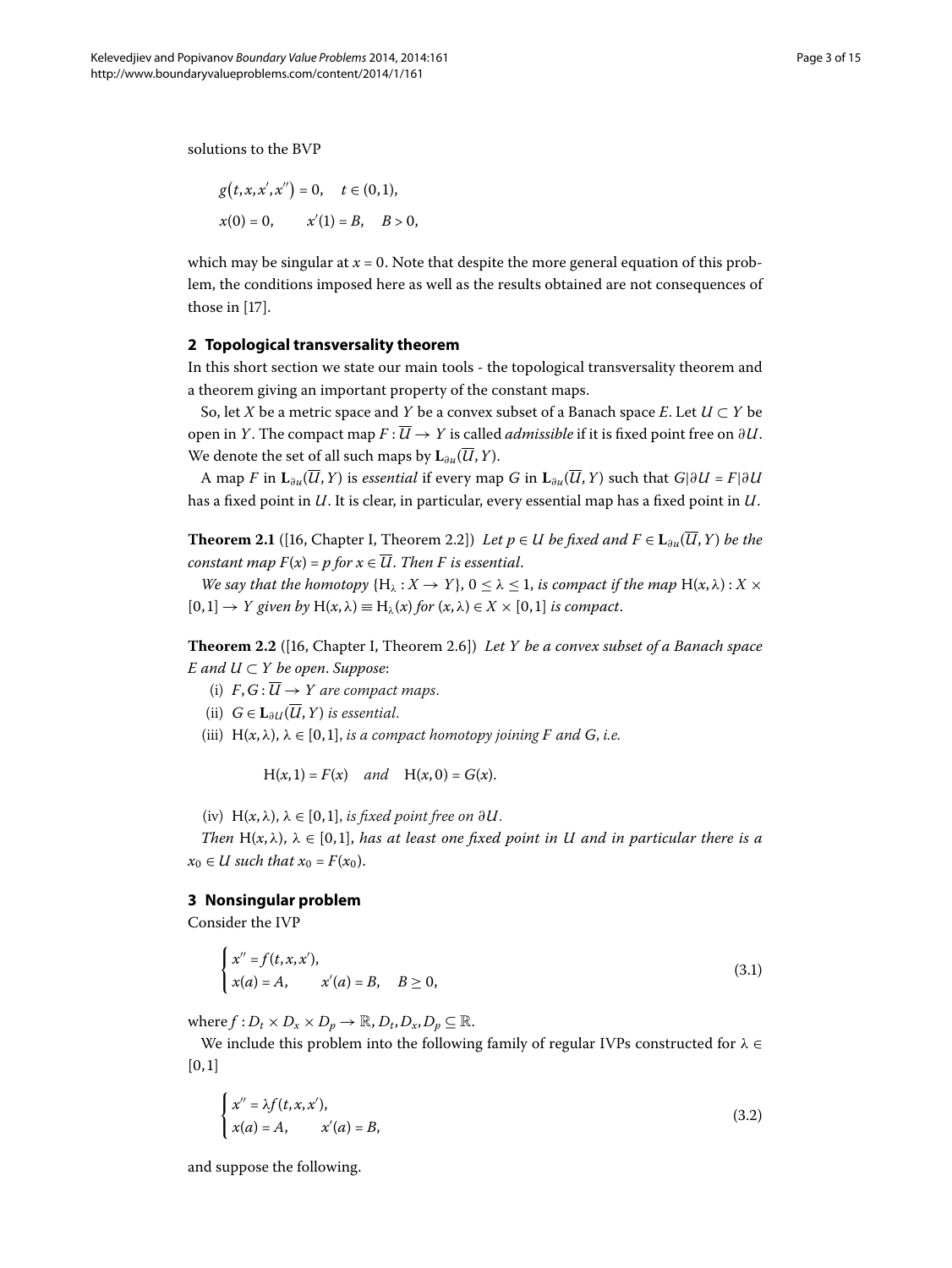(R) There exist constants  $T > a$ ,  $m_1$ ,  $\overline{m}_1$ ,  $M_1$ ,  $\overline{M}_1$ , and a sufficiently small  $\tau > 0$  such that

<span id="page-3-0"></span>
$$
m_1 \ge 0, \qquad \overline{M}_1 - \tau \ge M_1 \ge B \ge m_1 \ge \overline{m}_1 + \tau,
$$
  
\n
$$
[a, T] \subseteq D_t, \qquad [A - \tau, M_0 + \tau] \subseteq D_x, \qquad [\overline{m}_1, \overline{M}_1] \subseteq D_p,
$$

where  $M_0 = A + M_1(T - a)$ ,

$$
f(t,x,p) \in C\big([a,T] \times [A - \tau, M_0 + \tau] \times [m_1 - \tau, M_1 + \tau]\big),
$$
  

$$
f(t,x,p) \le 0 \quad \text{for } (t,x,p) \in [a,T] \times D_x \times [M_1, \overline{M}_1],
$$
  

$$
f(t,x,p) \ge 0 \quad \text{for } (t,x,p) \in [a,T] \times D_{M_0} \times [\overline{m}_1, m_1],
$$
 (3.3)

where  $D_{M_0} = D_x \cap (-\infty, M_0]$ .

<span id="page-3-1"></span>Our first result ensures bounds for the eventual  $C^2$ -solutions to (3.2). We need them to prepare the application of the topological transversality theorem.

**Lemma 3.1** *Let* (R) *hold. Then each solution*  $x \in C^2[a, T]$  *to the family*  $(3.2)_{\lambda}$ ,  $\lambda \in [0, 1]$ , *satisfies the bounds*

$$
A \leq x(t) \leq M_0, \qquad m_1 \leq x'(t) \leq M_1, \qquad m_2 \leq x''(t) \leq M_2 \quad \text{for } t \in [a, T],
$$

*where*

$$
m_2 = \min \{ f(t, x, p) : (t, x, p) \in [a, T] \times [A, M_0] \times [m_1, M_1] \},\newline M_2 = \max \{ f(t, x, p) : (t, x, p) \in [a, T] \times [A, M_0] \times [m_1, M_1] \}.
$$

*Proof* Suppose that the set

$$
S_{-} = \{t \in [a, T] : M_1 < x'(t) \leq \overline{M}_1\}
$$

is not empty. Then

$$
x'(a) = B \le M_1 \quad \text{and} \quad x' \in C[a, T]
$$

imply that there exists an interval  $[α, β] \subset S$ – such that

*x* (*α*) < *x* (*β*).

This inequality and the continuity of  $x'(t)$  guarantee the existence of some  $\gamma \in [\alpha, \beta]$  for which

 $x''(\nu) > 0$ .

Since  $x(t)$ ,  $t \in [a, T]$ , is a solution of the differential equation, we have  $(t, x(t), x'(t)) \in$  $[a, T] \times D_x \times D_p$ . In particular for  $\gamma$  we have

$$
(\gamma, x(\gamma), x'(\gamma)) \in S_- \times D_x \times (M_1, \overline{M}_1].
$$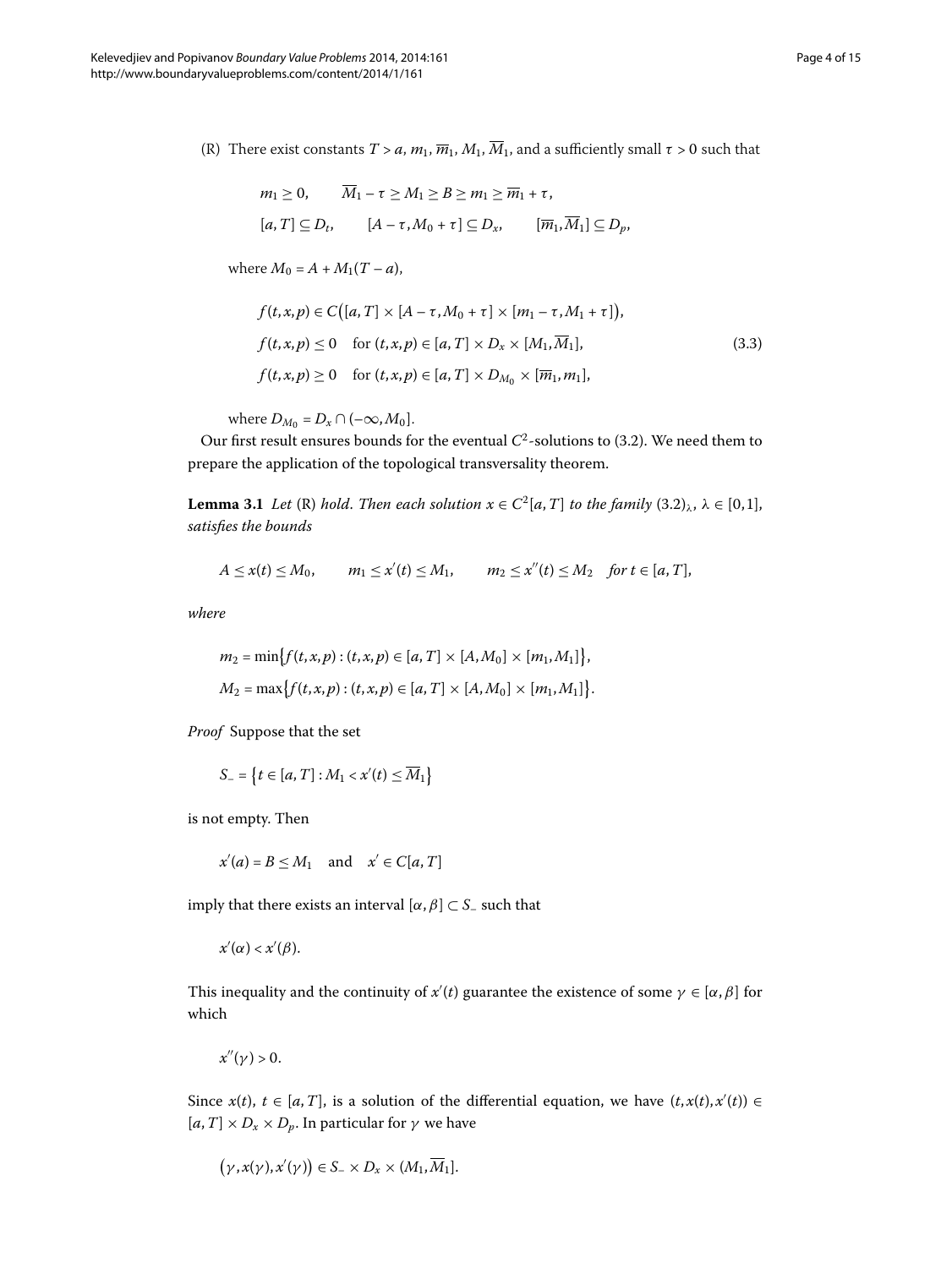Thus, we apply (R) to conclude that

$$
x''(\gamma) = \lambda f(\gamma, x(\gamma), x'(\gamma)) \leq 0,
$$

which contradicts the inequality  $x''(\gamma) > 0$ . This has been established above. Thus, *S*<sub>–</sub> is empty and as a result

$$
x'(t) \le M_1 \quad \text{for } t \in [a, T].
$$

Now, by the mean value theorem for each  $t \in (a, T]$  there exists a  $\xi \in (a, t)$  such that

$$
x(t)-x(a)=x'(\xi)(t-a),
$$

which yields

$$
x(t) \le M_0 \quad \text{for } t \in [a, T].
$$

This allows us to use  $(3.3)$  $(3.3)$  $(3.3)$  to show similarly to above that the set

$$
S_+ = \left\{ t \in [a, T] : \overline{m}_1 \le x'(t) < m_1 \right\}
$$

is empty. Hence,

$$
0 \le m_1 \le x'(t) \quad \text{for } t \in [a, T]
$$

and so

$$
A \leq x(t) \quad \text{for } t \in [a, T].
$$

To estimate  $x''(t)$ , we observe firstly that  $(R)$  implies in particular

$$
f(t, x, M_1) \le 0 \quad \text{for } (t, x) \in [a, T] \times [A, M_0]
$$

and

$$
f(t, x, m_1) \ge 0
$$
 for  $(t, x) \in [a, T] \times [A, M_0],$ 

which yield  $m_2 \le 0$  and  $M_2 \ge 0$ . Multiplying both sides of the inequality  $\lambda \le 1$  by  $m_2$  and *M*<sub>2</sub>, we get, respectively,  $m_2 \le \lambda m_2$  and  $\lambda M_2 \le M_2$ . On the other hand, we have established

$$
x(t) \in [A, M_0]
$$
 and  $x'(t) \in [m_1, M_1]$  for  $t \in [a, T]$ .

Thus,

$$
m_2 \le \lambda m_2 \le \lambda f(t, x(t), x'(t)) \le \lambda M_2 \le M_2 \quad \text{for } t \in [a, T]
$$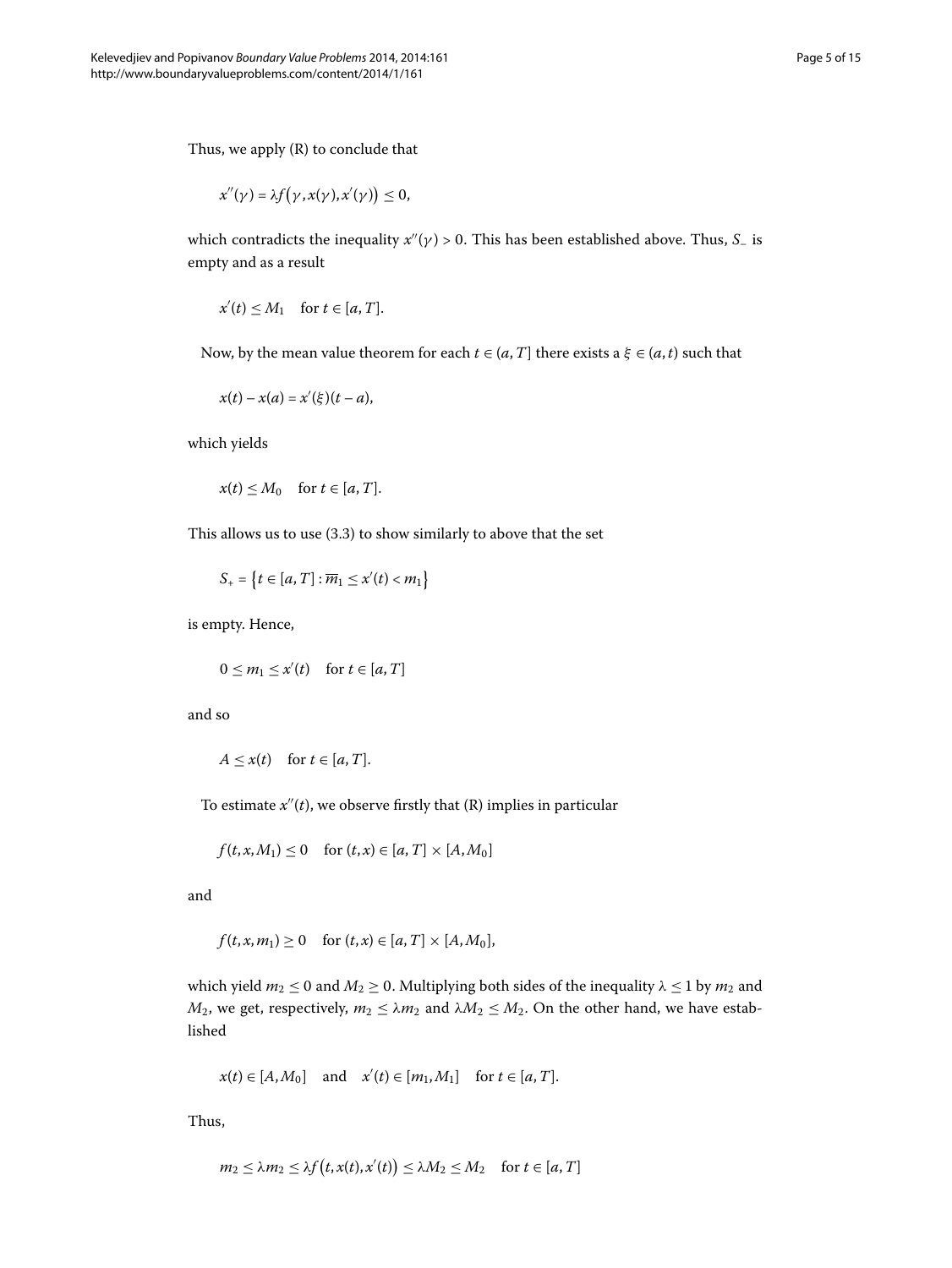<span id="page-5-0"></span>and each  $\lambda \in [0, 1]$  and so

$$
x''(t) \in [m_2, M_2] \quad \text{for } t \in [a, T].
$$

Let us mention that some analogous results have been obtained in Kelevedjiev [20[\]](#page-14-20). For completeness of our explanations, we present the full proofs here.

Now we prove an existence result guaranteeing the solvability of IVP  $(3.1)$ .

**Theorem 3[.](#page-2-1)2** Let (R) hold. Then nonsingular problem (3.1) has at least one non-decreasing *solution in*  $C^2[a, T]$ .

*Proof* Preparing the application of Theorem 2.2, we define first the set

$$
U = \big\{ x \in C_I^2[a, T] : A - \tau < x < M_0 + \tau, m_1 - \tau < x' < M_1 + \tau, m_2 - \tau < x'' < M_2 + \tau \big\},
$$

where  $C_I^2[a, T] = \{x \in C^2[a, T] : x(a) = A, x'(a) = B\}$ . It is important to notice that according to Lemma 3[.](#page-3-1)1 all  $C^2[a,T]$ -solutions to family (3.2) are interior points of *U*. Further, we introduce the continuous maps

$$
j: C_l^2[a, T] \to C^1[a, T] \quad \text{by } jx = x,
$$
  

$$
V: C_l^2[a, T] \to C[a, T] \quad \text{by } Vx = x'',
$$

and for  $t \in [a, T]$  and  $x(t) \in j(\overline{U})$  the map

$$
\Phi: C^1[a, T] \to C[a, T] \quad \text{by } (\Phi x)(t) = f(t, x(t), x'(t)).
$$

Clearly, the map  $\Phi$  is also continuous since, by assumption, the function  $f(t, x(t), x'(t))$  is continuous on [*a*,*T*] if

$$
x(t) \in [m_0 - \tau, M_0 + \tau] \quad \text{and} \quad x'(t) \in [m_1 - \tau, M_1 + \tau] \quad \text{for } t \in [a, T].
$$

In addition we verify that  $V^{-1}$  exists and is also continuous. To this aim we introduce the linear map

 $W: C^2_{I_0}[a,T] \to C[a,T],$ 

defined by  $Wx = x''$ , where  $C_{I_0}^2[a, T] = \{x \in C^2[a, T] : x(a) = 0, x'(a) = 0\}$ . It is one-to-one because each function  $x \in C_{I_0}^2[a,T]$  has a unique image, and each function  $y \in C[a,T]$  has a unique inverse image which is the unique solution to the IVP

$$
x'' = y
$$
,  $x(a) = 0$ ,  $x'(a) = 0$ .

It is not hard to see that *W* is bounded and so, by the bounded inverse theorem, the map  $W^{-1}$  exists and is linear and bounded. Thus, it is continuous. Now, using  $W^{-1}$ , we define

$$
V^{-1}: C[a, T] \to C_I^2[a, T]
$$
 by  $(V^{-1}y)(t) = \ell(t) + (W^{-1}y)(t)$ ,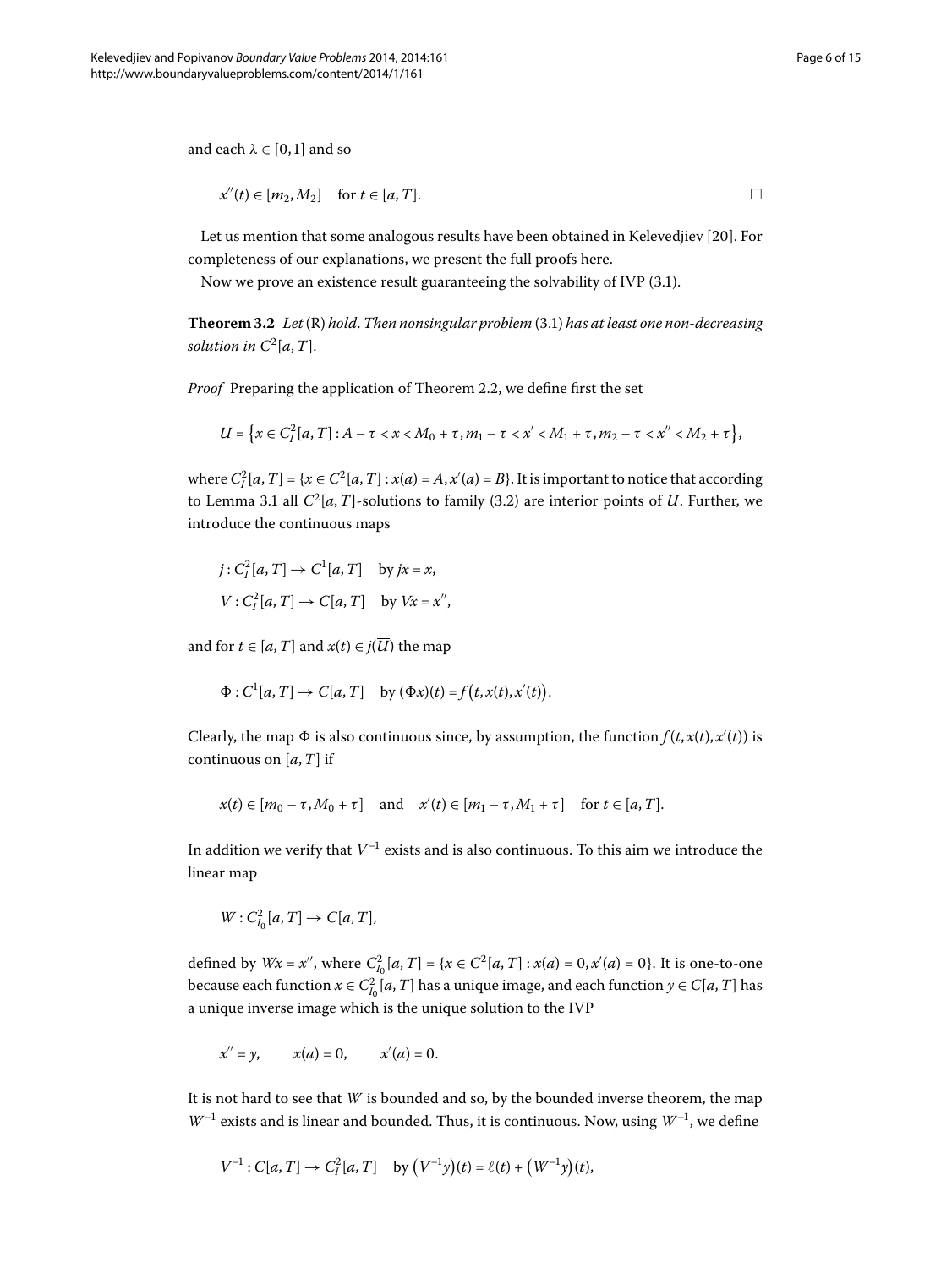where  $\ell(t) = B(t - a) + A$  is the unique solution of the problem

$$
x'' = 0
$$
,  $x(a) = A$ ,  $x'(a) = B$ .

Clearly,  $V^{-1}$  is continuous since  $W^{-1}$  is continuous. We already can introduce a homotopy

$$
H:\overline{U}\times [0,1]\to C_I^2[a,T],
$$

defined by

$$
H(x,\lambda) \equiv H_{\lambda}(x) \equiv \lambda V^{-1} \Phi j(x) + (1-\lambda)\ell.
$$

It is well known that *j* is completely continuous, that is, *j* maps each bounded subset of  $C^2_I[a,T]$  into a compact subset of  $C^1[a,T]$ . Thus, the image  $j(\overline{U})$  of the bounded set *U* is compact. Now, from the continuity of  $\Phi$  and  $V^{-1}$  it follows that the sets  $\Phi(j(\overline{U}))$  and  $V^{-1}(\Phi(j(\overline{U})))$  are also compact. In summary, we have established that the homotopy is compact. On the other hand, for its fixed points we have

$$
\lambda V^{-1} \Phi j(x) + (1 - \lambda)\ell = x
$$

and

$$
Vx=\lambda\Phi j(x),
$$

which is the operator form of family (3[.](#page-2-0)2). So, each fixed point of H<sub> $\lambda$ </sub> is a solution to (3.2), which, according to Lemma 3.1, lies in  $U$ . Consequently, the homotopy is fixed point free on *∂U*.

Finally, H<sub>0</sub>(*x*) is a constant map mapping each function  $x \in \overline{U}$  to  $\ell(t)$ . Thus, according to Theorem 2.1,  $H_0(x) = \ell$  is essential.

So, all assumptions of Theorem 2[.](#page-2-2)2 are fulfilled. Hence  $H_1(x)$  has a fixed point in *U* which means that the IVP of (3.2) obtained for  $\lambda = 1$  (*i.e.* (3.1)) has at least one solution  $x(t)$  in  $C^2[a, T]$ [.](#page-3-1) From Lemma 3.1 we know that

 $x'(t) \ge m_1 \ge 0$  for  $t \in [a, T]$ ,

from which its monotony follows.

The validity of the following results follows similarly.

**Theorem 3.3** Let  $B > 0$  and let  $(R)$  hold for  $m_1 > 0$ . Then problem (3.1) has at least one *strictly increasing solution in*  $C^2[a,T]$ .

**Theorem 3.4** Let  $A > 0$  ( $A = 0$ ) and let (R) hold for  $m_1 = 0$ . Then problem (3.1) has at least *one positive* (*nonnegative*) *non-decreasing solution in*  $C^2[a, T]$ .

**Theorem 3.5** Let  $A \ge 0$ ,  $B > 0$  and let  $(R)$  hold for  $m_1 > 0$ . Then problem (3.1) has at least *one strictly increasing solution in*  $C^2[a,T]$  *with positive values for*  $t \in (a,T]$ *.*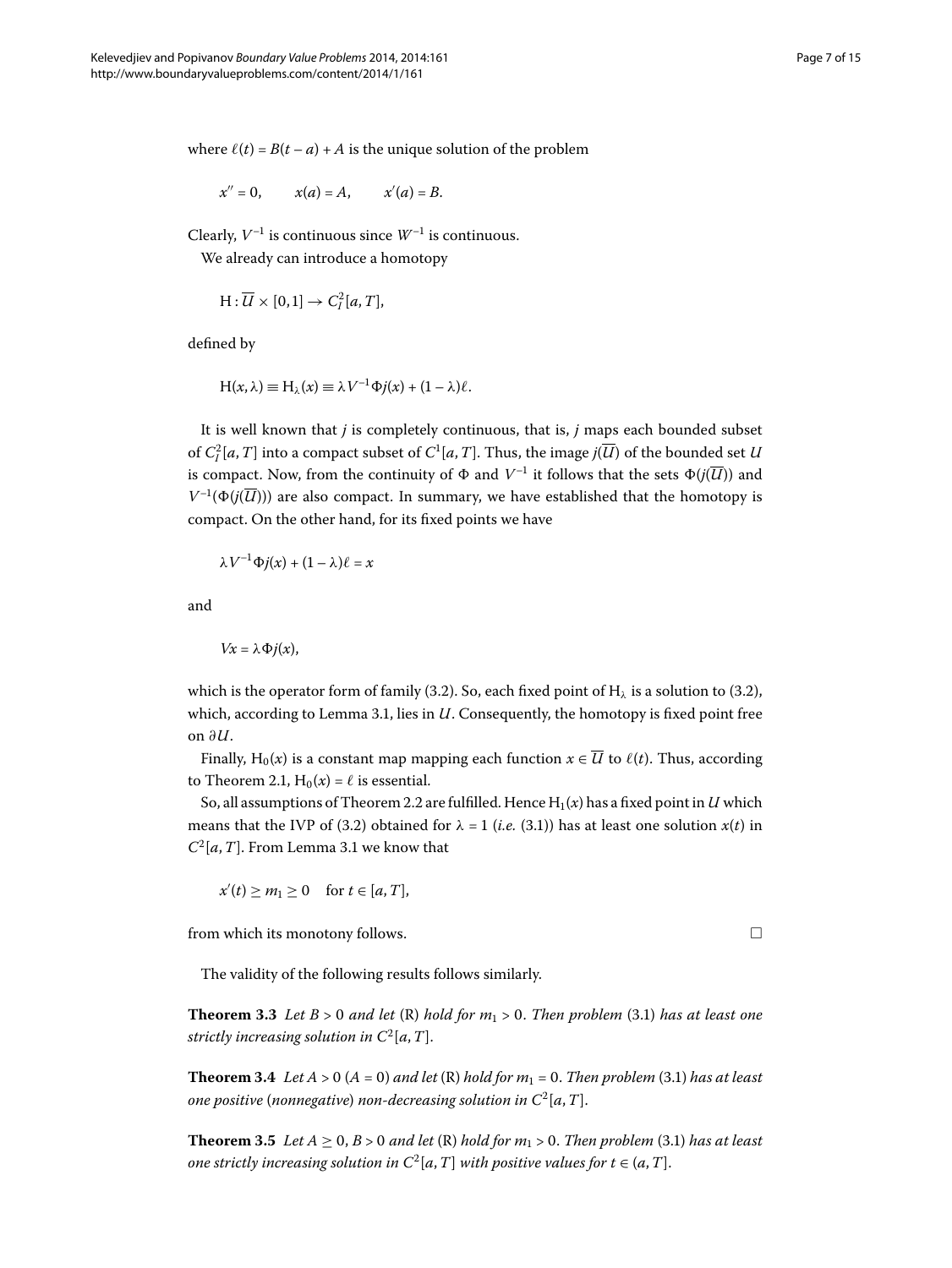# **4 A problem singular at** *x* **and** *x***-**

In this section we study the solvability of singular IVP  $(1.1)$  $(1.1)$  $(1.1)$ ,  $(1.2)$  under the following assumptions.

(S<sub>1</sub>) There are constants  $T > 0$ ,  $m_1$ ,  $\overline{m}_1$  and a sufficiently small  $\nu > 0$  such that

<span id="page-7-2"></span><span id="page-7-1"></span>
$$
m_1 > 0, \qquad B > m_1 \ge \overline{m}_1 + \nu,
$$
\n
$$
[0, T] \subseteq D_t, \qquad (A, \tilde{M}_0 + \nu] \subseteq D_x, \qquad [\overline{m}_1, B) \subseteq D_p,
$$

where  $\tilde{M}_0 = A + BT + 1$ ,

$$
f(t, x, p) \in C([0, T] \times (A, \tilde{M}_0 + \nu] \times [m_1 - \nu, B)),
$$
\n(4.1)

$$
f(t,x,p) \le 0 \quad \text{for } (t,x,p) \in \big([0,T] \times D_x \times [m_1,B)\big) \backslash S_A \tag{4.2}
$$

and

$$
f(t,x,p) \geq 0 \quad \text{for } (t,x,p) \in ([0,T] \times D_{\tilde{M}_0} \times [\overline{m}_1,m_1]) \setminus S_A,
$$

where  $D_{\tilde{M}_0} = (-\infty, \tilde{M}_0] \cap D_{\tilde{x}}$ .

(S<sub>2</sub>) For some  $\alpha \in (0, T]$  and  $\mu \in (m_1, B)$  there exists a constant  $k < 0$  such that  $k\alpha + B > \mu$ and

<span id="page-7-0"></span>
$$
f(t,x,p) \leq k < 0 \quad \text{for } (t,x,p) \in [0,\alpha] \times (A,\tilde{M}_0] \times [\mu,B),
$$

where *T*,  $m_1$  and  $\tilde{M}_0$  are as in (S<sub>1</sub>).

<span id="page-7-3"></span>Now, for *n* ≥ *n*<sub>α,μ</sub>, where *n*<sub>α,μ</sub> > max{ $α^{-1}$ , (*B* + *k*α − μ)<sup>-1</sup>}, and α, μ, and *k* are as in (S<sub>2</sub>), we construct the following family of regular IVPs:

$$
\begin{cases}\nx'' = f(t, x, x'), \\
x(0) = A + n^{-1}, \quad x'(0) = B - n^{-1}.\n\end{cases}
$$
\n(4.3)

Notice, for  $n \ge n_{\alpha,\mu}$ , that we have  $B - n^{-1} > \mu - k\alpha > \mu > m_1 > 0$ .

**Lemma 4.1** *Let* (S<sub>1</sub>) *and* (S<sub>2</sub>) *hold and let*  $x_n \in C^2[0, T]$ ,  $n \ge n_{\alpha,\mu}$ , *be a solution to* (4.3) *such that*

$$
A < x_n(t) \leq M_0 \quad \text{and} \quad m_1 \leq x'_n(t) < B \quad \text{for } t \in [0, T].
$$

*Then the following bound is satisfied for each*  $n \geq n_{\alpha,\mu}$ *:* 

$$
x'_n(t) < \phi_\alpha(t) < B \quad \text{for } t \in (0, T],
$$

 $where \phi_{\alpha}(t) = \begin{cases} kt + B, & t \in [0, \alpha], \\ ka + B, & t \in (\alpha, T]. \end{cases}$ 

*Proof* Since for each  $n \geq n_{\alpha,\mu}$  we have

$$
x'_{n}(0) = B - n^{-1} > \mu - k\alpha > \mu,
$$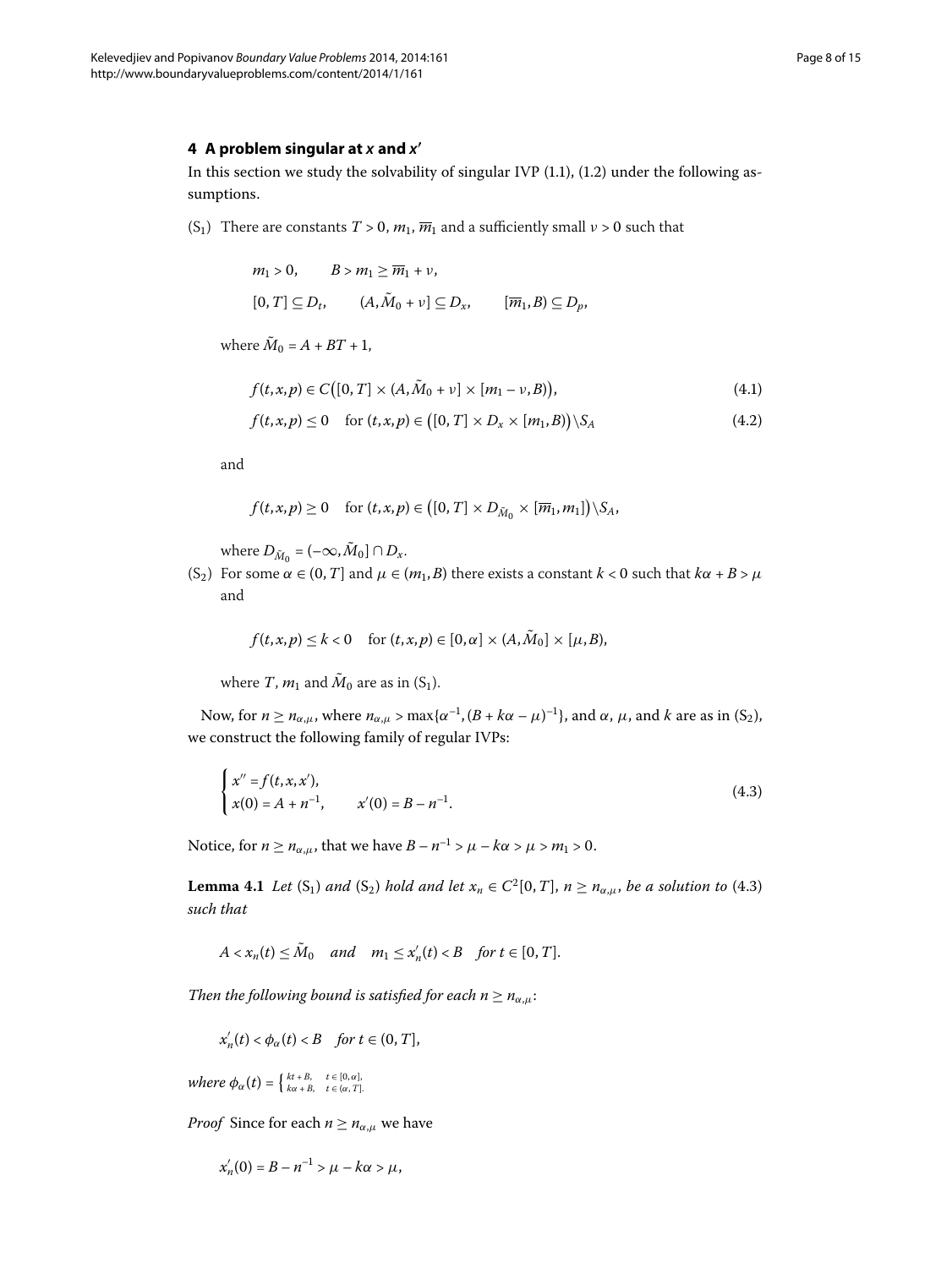we will consider the proof for an arbitrary fixed  $n \geq n_{\alpha,\mu}$ , considering two cases. Namely,  $x'_n(t) > \mu$  for  $t \in [0, \alpha]$  is the first case and the second one is  $x'_n(t) > \mu$  for  $t \in [0, \beta)$  with  $x'_n(\beta) = \mu$  for some  $\beta \in (0, \alpha]$ .

*Case* 1. From  $\mu < x'_n(t) \leq B$ ,  $t \in [0, \alpha]$ , and  $(S_2)$  we have

$$
x_n''(t) = f(t, x_n(t), x'_n(t)) \leq k \quad \text{for } t \in [0, \alpha],
$$

*i.e.*  $x''_n(t) \leq k$  for  $t \in [0, \alpha]$ . Integrating the last inequality from 0 to *t* we get

 $x'_n(t) - x'_n(0) \le kt, \quad t \in [0, \alpha],$ 

which yields

$$
x'_n(t) \le kt + B - n^{-1} \quad \text{for } t \in [0, \alpha].
$$

Now  $m_1 \le x'_n(t) < B$ ,  $t \in [0, T]$ , and (4[.](#page-7-1)2) imply

$$
x''_n(t) = f(t, x_n(t), x'_n(t)) \le 0
$$
 for  $t \in [0, T]$ .

In particular  $x''_n(t) \leq 0$  for  $t \in [\alpha, T]$ , thus

$$
x'_n(t) \le x'_n(\alpha) \le k\alpha + B - n^{-1} \quad \text{for } t \in (\alpha, T].
$$

*Case* 2. As in the first case, we derive

$$
x'_n(t) \le kt + B - n^{-1} \quad \text{for } t \in [0, \beta].
$$

On the other hand, since  $m_1 \le x_n'(t) < B$  for  $t \in [\beta, T]$ , again from (4.2) it follows that

$$
x_n''(t) = f(t, x_n(t), x'_n(t)) \le 0 \quad \text{for } t \in [\beta, T],
$$

which yields

$$
x'_{n}(t) \leq x'_{n}(\beta) = \mu < k\alpha + B - n^{-1} \leq kt + B - n^{-1} \quad \text{for } t \in [\beta, \alpha]
$$

and

$$
x'_{n}(t) < k\alpha + B - n^{-1} \quad \text{for } t \in (\alpha, T].
$$

So, as a result of the considered cases we get

$$
x'_{n}(t) \leq \begin{cases} kt + B - n^{-1}, & t \in [0, \alpha], \\ k\alpha + B - n^{-1}, & t \in (\alpha, T] \end{cases} < \phi_{\alpha}(t) \quad \text{for } t \in [0, T] \text{ and } n \geq n_{\alpha,\mu},
$$

from which the assertion follows immediately.

Having this lemma, we prove the basic result of this section.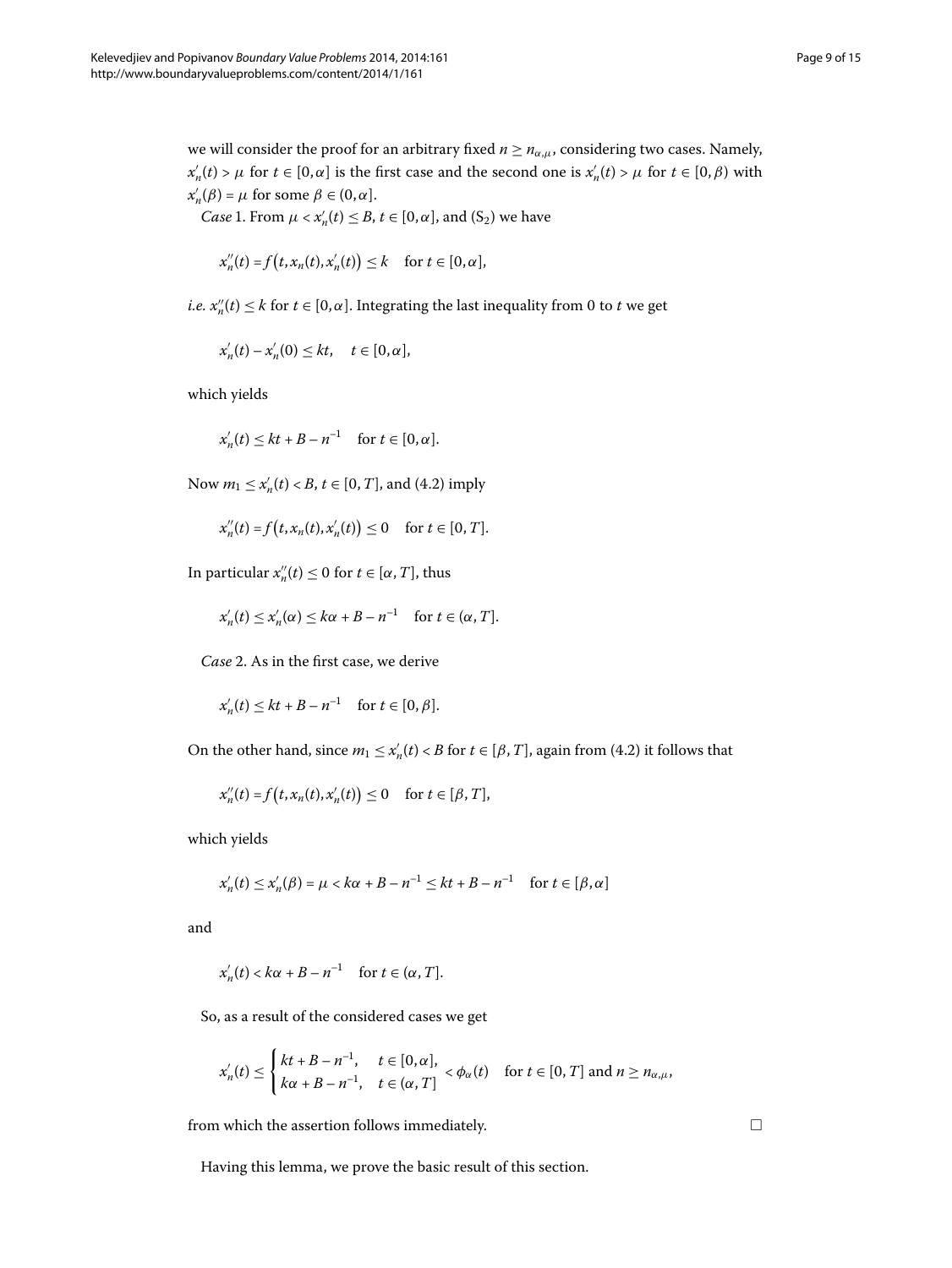<span id="page-9-3"></span>**Theorem 4.2** Let  $(S_1)$  and  $(S_2)$  hold. Then singular IVP (1.1), (1.2) has at least one strictly *increasing solution in*  $C[0, T] \cap C^2(0, T]$  *such that* 

$$
m_1t + A \leq x(t) \leq Bt + A \quad \text{for } t \in [0, T], \qquad m_1 \leq x'(t) < B \quad \text{for } t \in (0, T].
$$

*Proof* For each fixed  $n \geq n_{\alpha,\mu}$  introduce  $\tau = \min\{(2n)^{-1}, \nu\}$ ,

$$
M_1 = B - n^{-1}
$$
,  $\overline{M}_1 = B - (2n)^{-1}$  and  $M_0 = (B - n^{-1})T + A + 1 < \tilde{M}_0$ 

having the properties

$$
\overline{M}_1 - \tau > M_1 = B - n^{-1} > \mu - k\alpha > \mu > m_1 \ge \overline{m}_1 + \tau,
$$
\n
$$
[0, T] \subseteq D_t, \qquad [A + n^{-1} - \tau, M_0 + \tau] \subseteq (A, \tilde{M}_0 + \tau] \subseteq D_x
$$

and  $[\overline{m}_1, \overline{M}_1] \subseteq D_p$  since  $\overline{M}_1 = B - (2n)^{-1} < B$ . Besides,

$$
f(t, x, p) \le 0 \quad \text{for } (t, x, p) \in ([0, T] \times D_x \times [M_1, \overline{M}_1]) \setminus S_A,
$$
  

$$
f(t, x, p) \ge 0 \quad \text{for } (t, x, p) \in ([0, T] \times (D_x \times (-\infty, M_0]) \times [\overline{m}_1, m_1]) \setminus S_A
$$

and, in view of  $(4.1)$ ,

<span id="page-9-1"></span>
$$
f(t, x, p) \in C([0, T] \times [A + n^{-1} - \tau, M_0 + \nu] \times [m_1 - \tau, M_1 + \tau]).
$$

All this implies that for each  $n \geq n_{\alpha,\mu}$  the corresponding IVP of family (4.3) satisfies (R). Thus, we apply Theorem 3[.](#page-5-0)2 to conclude that (4.3) has a solution  $x_n \in C^2[0, T]$  for each *n*  $\ge$  *n*<sub>*α*</sub>,*μ*[.](#page-3-1) We can use also Lemma 3.1 to conclude that for each *n*  $\ge$  *n*<sub>*α*</sub>,*μ* and *t* ∈ [0, *T*] we have

$$
A < A + n^{-1} \le x_n(t) \le M_0 < \tilde{M}_0
$$
\n(4.4)

and

<span id="page-9-2"></span><span id="page-9-0"></span>
$$
m_1 \le x'_n(t) \le B - n^{-1} < B.
$$

Now, these bounds allow the application of Lemma 4[.](#page-7-3)1 from which one infers that for each  $n \geq n_{\alpha,\mu}$  and  $t \in [0, T]$  the bounds

$$
m_1 \le x'_n(t) < \phi_\alpha(t) \le B \tag{4.5}
$$

hold. For later use, integrating the least inequality from 0 to  $t, t \in (0, T]$ , we get

$$
m_1t + A + n^{-1} \le x_n(t) < Bt + A + n^{-1} \quad \text{for } t \in [0, T] \tag{4.6}
$$

and  $n \geq n_{\alpha,\mu}$ .

We consider firstly the sequence { $x_n$ } of  $C^2[0, T]$ -solutions of (4[.](#page-7-0)3) only for each  $n \ge n_{\alpha,\mu}$ . Clearly, for each  $n \geq n_{\alpha,\mu}$  we have in particular

$$
x'_n(t) \ge m_1 > 0 \quad \text{for } t \in [\alpha, T],
$$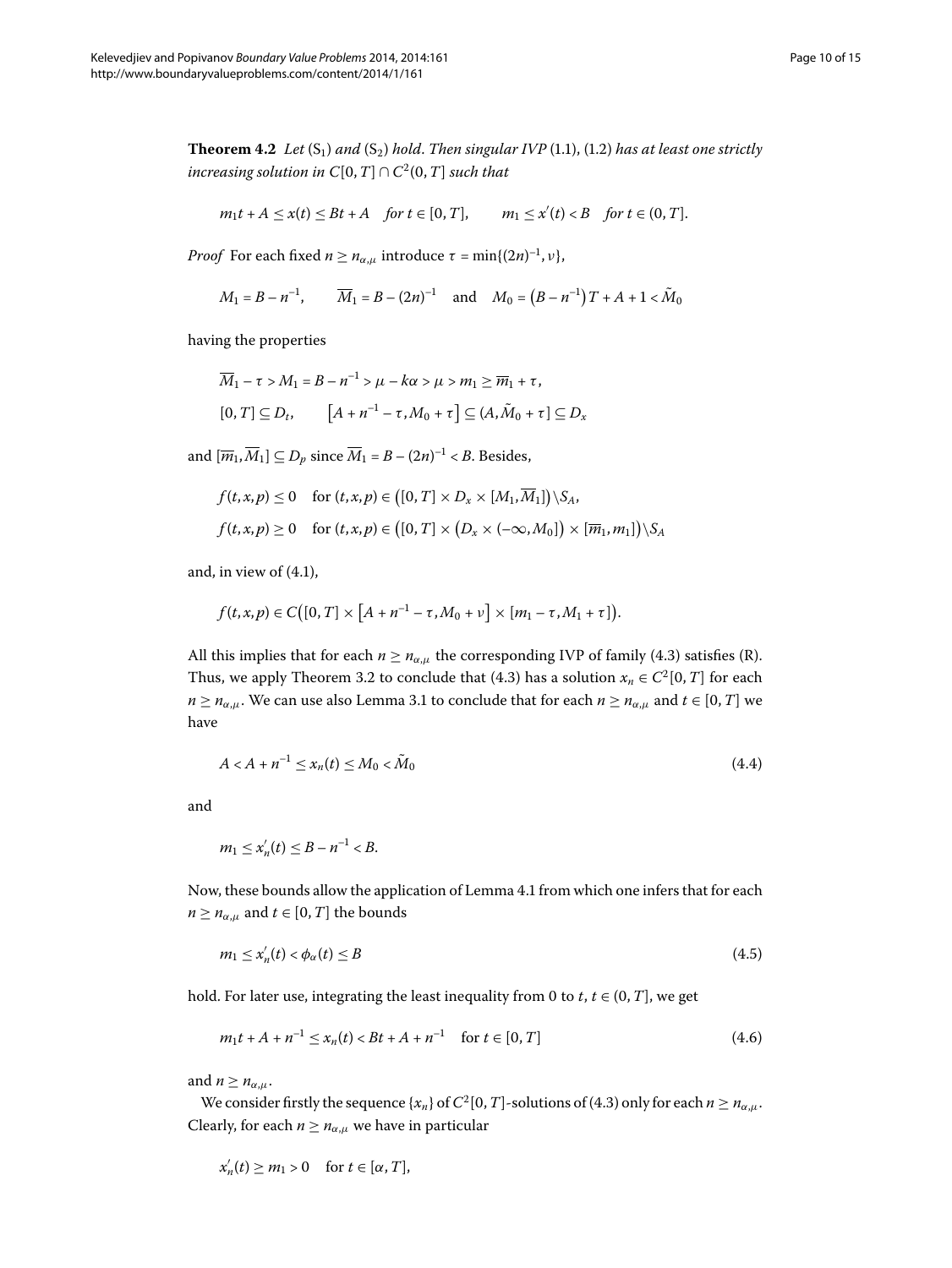which together with  $(4.6)$  gives

<span id="page-10-1"></span><span id="page-10-0"></span>
$$
x_n(t) \ge x_n(\alpha) \ge m_1 \alpha + A + n^{-1} > A_1 > A \quad \text{for } t \in [\alpha, T],
$$

where  $A_1 = m_1 \alpha + A$ . On combining the last inequality and (4.4) we obtain

$$
A_1 < x_n(t) < \tilde{M}_0 \quad \text{for } t \in [\alpha, T], n \ge n_{\alpha, \mu}. \tag{4.7}
$$

From  $(4.5)$  we have in addition

$$
m_1 \le x'_n(t) < \phi_\alpha(\alpha) = B + k\alpha \quad \text{for } t \in [\alpha, T], n \ge n_{\alpha,\mu}.\tag{4.8}
$$

Now, using the fact that (4[.](#page-7-2)1) implies continuity of  $f(t, x, p)$  on the compact set  $\alpha, T \times T$  $[A_1, \tilde{M}_0] \times [m_1, \phi_\alpha(\alpha)]$  and keeping in mind that for each  $n \geq n_{\alpha,\mu}$ 

 $x_n''(t) = f(t, x_n(t), x'_n(t))$  for  $t \in [\alpha, T]$ ,

we conclude that there is a constant  $M_2$ , independent of  $n$ , such that

$$
\big|x_n''(t)\big| \le M_2 \quad \text{for } t \in [\alpha, T] \text{ and } n \ge n_{\alpha,\mu}.
$$

Using the obtained *a priori* bounds for  $x_n(t)$ ,  $x'_n(t)$  and  $x''_n(t)$  on the interval [ $\alpha$ ,  $T$ ], we apply the Arzela-Ascoli theorem to conclude that there exists a subsequence  $\{x_{n_k}\}, k \in \mathbb{N}$ ,  $n_k \geq n_{\alpha,\mu}$ , of  $\{x_n\}$  and a function  $x_\alpha \in C^1[\alpha,T]$  such that

$$
\|x_{n_k} - x_\alpha\|_1 \to 0 \quad \text{on the interval } [\alpha, T],
$$

*i.e.*, the sequences  $\{x_{n_k}\}$  and  $\{x'_{n_k}\}$  converge uniformly on the interval  $[\alpha, T]$  to  $x_\alpha$  and  $x'_\alpha$ , respectively[.](#page-10-0) Obviously, (4.7) and (4.8) are valid in particular for the elements of  $\{x_{n_k}\}$  and  $\{x'_{n_k}\}\text{, respectively, from which, letting } k \to \infty\text{, one finds}$ 

$$
A_1 \le x_\alpha(t) \le \tilde{M}_0 \quad \text{for } t \in [\alpha, T],
$$
  

$$
m_1 \le x'_\alpha(t) \le \phi_\alpha(\alpha) < B \quad \text{for } t \in [\alpha, T].
$$

Clearly, the functions  $x_{n_k}(t)$ ,  $k \in \mathbb{N}$ ,  $n_k \geq n_{\alpha,\mu}$ , satisfy integral equations of the form

$$
x'_{n_k}(t) = x'_{n_k}(\alpha) + \int_{\alpha}^t f(s, x_{n_k}(s), x'_{n_k}(s)) ds, \quad t \in (\alpha, T].
$$

Now, since  $f(t, x, p)$  is uniformly continuous on the compact set  $[\alpha, T] \times [A_1, M_0] \times$  $[m_1, \phi_\alpha(\alpha)]$ , from the uniform convergence of  $\{x_{n_k}\}$  it follows that the sequence  $\{f(s, x_{n_k}(s),\alpha)\}$ *x'*<sub>n<sub>k</sub></sub>(*s*))}, *n<sub>k</sub>*  $\ge$  *n<sub>α,μ</sub>* is uniformly convergent on [*α*, *T*] to the function *f*(*s*, *x<sub>α</sub>*(*s*), *x'<sub>α</sub>*(*s*)), which means

$$
\lim_{k\to\infty}\int_{\alpha}^{t}f(s,x_{n_k}(s),x'_{n_k}(s))\,ds=\int_{\alpha}^{t}f(s,x_{\alpha}(s),x'_{\alpha}(s))\,ds
$$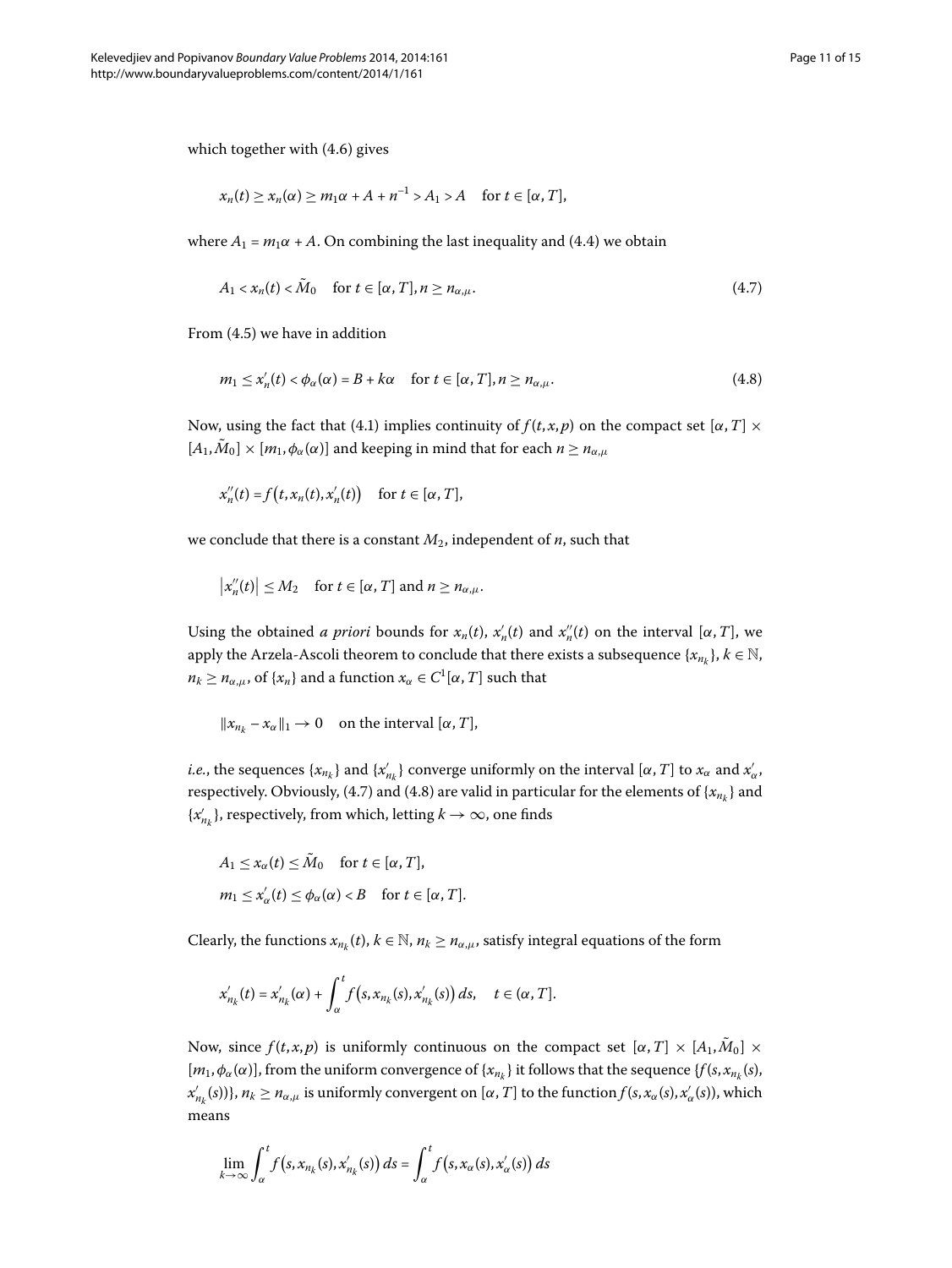for each  $t \in (\alpha, T]$ . Returning to the integral equation and letting  $k \to \infty$  yield

$$
x'_{\alpha}(t) = x'_{\alpha}(\alpha) + \int_{\alpha}^{t} f(s, x_{\alpha}(s), x'_{\alpha}(s)) ds, \quad t \in (\alpha, T],
$$

which implies that  $x_\alpha(t)$  is a  $C^2(\alpha,T]$ -solution to the differential equation  $x'' = f(t,x,x')$  on  $(\alpha, T]$ . Besides, (4.6) implies

$$
m_1t + A \leq x_\alpha(t) \leq Bt + A
$$
 for  $t \in [\alpha, T]$ .

Further, we observe that if the condition  $(S_2)$  holds for some  $\alpha > 0$ , then it is true also for an arbitrary  $\alpha_0 \in (0, \alpha)$ . We will use this fact considering a sequence  $\{\alpha_i\} \subset (0, \alpha)$ ,  $i \in \mathbb{N}$ , with the properties

$$
\alpha_{i+1} < \alpha_i
$$
 for  $i \in \mathbb{N}$  and  $\lim_{i \to \infty} \alpha_i = 0$ .

For each  $i \in \mathbb{N}$  we consider sequences

<span id="page-11-0"></span>
$$
\{x_{i,n_k}\}, \quad n_k \ge n_{i+1,\mu}, k \in \mathbb{N}, n_{i+1,\mu} > \max\bigl\{\alpha_{i+1}^{-1}, (B + k\alpha_{i+1} - \mu)^{-1}\bigr\},\
$$

on the interval  $[\alpha_{i+1}, T]$ . Thus, we establish that each sequence  $\{x_{i,n_k}\}\)$  has a subsequence  ${x_{i+1,n_k}}$ ,  $k \in \mathbb{N}$ ,  $n_k \ge n_{i+1,\mu}$ , converging uniformly on the interval  $[\alpha_{i+1}, T]$  to any function  $x_{\alpha_{i+1}}(t), t \in [\alpha_{i+1}, T]$ , that is,

$$
\|x_{i+1,n_k} - x_{\alpha_{i+1}}\|_1 \to 0 \quad \text{on } [\alpha_{i+1}, T], \tag{4.9}
$$

which is a  $C^2(\alpha_{i+1}, T]$ -solution to the differential equation  $x''(t) = f(t, x(t), x'(t))$  on  $(\alpha_{i+1}, T]$ and

$$
m_1t + A \le x_{\alpha_{i+1}}(t) \le Bt + A \quad \text{for } t \in [\alpha_{i+1}, T],
$$
  
\n
$$
m_1 \le x'_{\alpha_{i+1}}(t) \le \phi_\alpha(\alpha_{i+1}) < B \quad \text{for } t \in [\alpha_{i+1}, T],
$$
  
\n
$$
x_{\alpha_{i+1}}(t) = x_{\alpha_i}(t) \quad \text{and} \quad x'_{\alpha_{i+1}}(t) = x'_{\alpha_i}(t) \quad \text{for } t \in [\alpha_i, T].
$$

The properties of the functions from  $\{x_{\alpha_i}\}, i \in \mathbb{N}$ , imply that there exists a function  $x_0(t)$ which is a  $C^2(0,T]$ -solution to the equation  $x'' = f(t,x,x')$  on the interval  $(0,T]$  and is such that

<span id="page-11-1"></span>
$$
m_1t + A \le x_0(t) \le Bt + A \quad \text{for } t \in (0, T],
$$

hence  $\lim_{t \to 0^+} x_0(t) = A$ ,

$$
m_1 \le x'_0(t) \le \phi_\alpha(t) < B \quad \text{for } t \in (0, T],
$$
\n
$$
x_0(t) = x_{\alpha_i}(t) \quad \text{for } t \in [\alpha_i, T] \text{ and } i \in \mathbb{N},
$$
\n
$$
x'_0(t) = x'_{\alpha_i}(t) \quad \text{for } t \in [\alpha_i, T] \text{ and } i \in \mathbb{N}.
$$
\n
$$
(4.10)
$$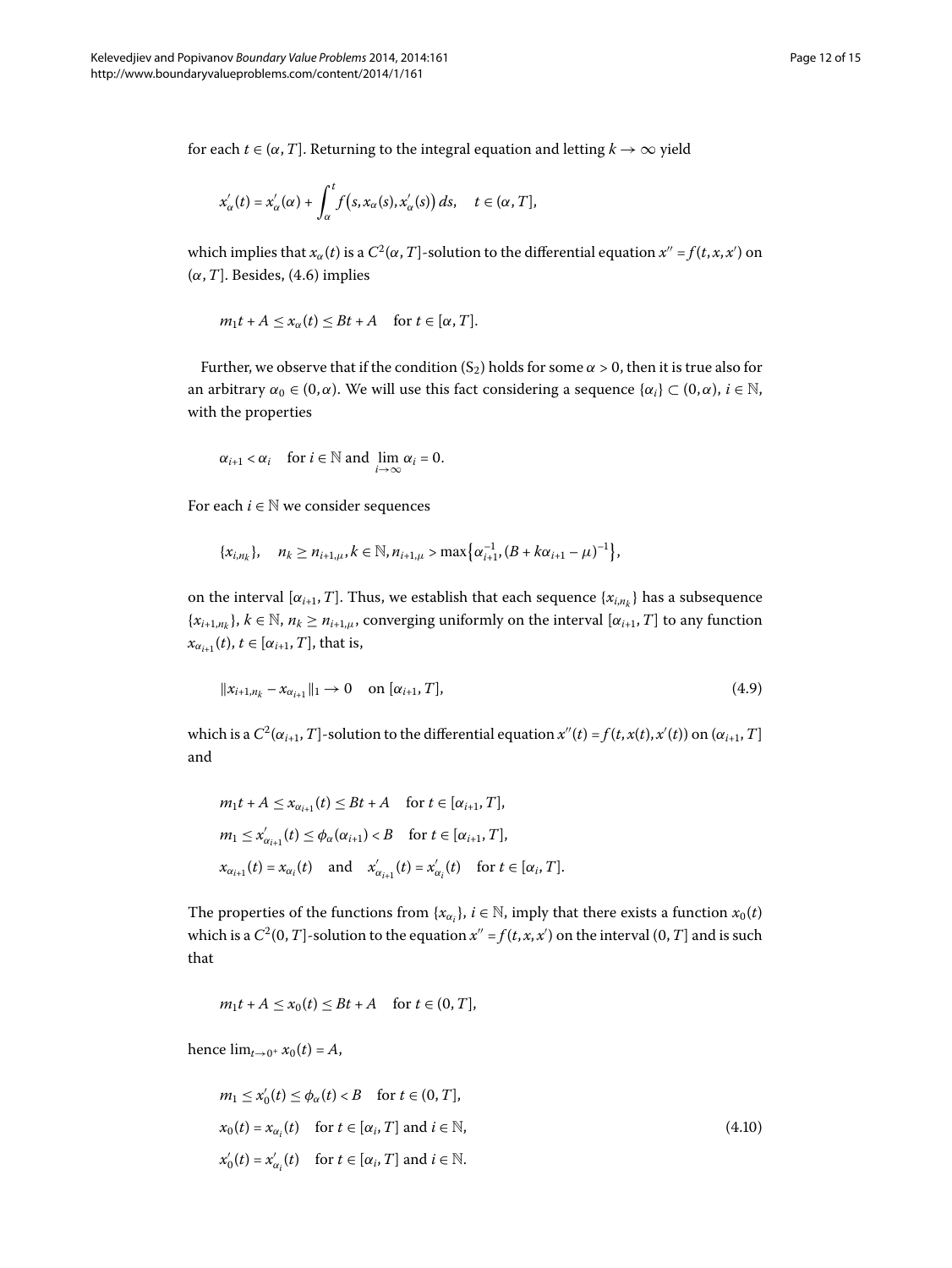We have to show also that

<span id="page-12-2"></span>
$$
\lim_{t \to 0^+} x'_0(t) = B. \tag{4.11}
$$

Reasoning by contradiction, assume that there exists a sufficiently small  $\varepsilon > 0$  such that for every  $\delta > 0$  there is a  $t \in (0, \delta)$  such that

<span id="page-12-0"></span>
$$
x'_0(t) < B - \varepsilon.
$$

In other words, assume that for every sequence  $\{\delta_i\} \subset (0, T]$ ,  $j \in \mathbb{N}$ , with  $\lim_{j \to \infty} \delta_j = 0$ , there exists a sequence  $\{t_i\}$  having the properties  $t_j \in (0, \delta_j)$ ,  $\lim_{j \to \infty} t_j = 0$  and

<span id="page-12-1"></span>
$$
x'_0(t_j) < B - \varepsilon. \tag{4.12}
$$

It is clear that every interval  $(0, \delta_i)$ ,  $j \in \mathbb{N}$ , contains a subsequence of  $\{t_i\}$  converging to 0. Besides, from (4.9) and (4.10) it follows that for every  $j \in \mathbb{N}$  there are  $i_j, n_j \in \mathbb{N}$  such that  $\alpha_{i_j} < \delta_j$  and

$$
\|x'_{i,n_k} - x'_0\| \to 0 \quad \text{on } [\alpha_i, \delta_j)
$$
\n(4.13)

for all  $i > i_j$  and all  $n_k \ge \max\{n_{i,\mu}, n_j\}$ . Moreover, since the accumulation point of  $\{t_i\}$  is 0, for each sufficiently large  $j \in \mathbb{N}$  there is a  $t_j \in [\alpha_i, \delta_j)$  where  $i > i_j$ . In summary, for every sufficiently large  $j \in \mathbb{N}$ , that is, for every sufficiently small  $\delta_j > 0$ , there are  $i_j, n_j \in \mathbb{N}$  such that for all  $i > i_j$  and  $n_k \ge \max\{n_{i,\mu}, n_j\}$  from (4.12) and (4.13) we have

$$
x'_{i,n_k}(t_j) < B - \varepsilon
$$

which contradicts to the fact that  $x'_{i,n_k}(0) = B - n_k^{-1}$  and  $x'_{i,n_k} \in C[0,T]$ . This contradiction proves that  $(4.11)$  is true.

Now, it is easy to verify that the function

$$
x(t) = \begin{cases} A, & t = 0, \\ x_0(t), & t \in (0, T], \end{cases}
$$

<span id="page-12-3"></span>is a  $C[0,T] \cap C^2(0,T]$ -solution to (1[.](#page-0-2)1), (1.2). This function is strictly increasing because  $x'(t) = x'_0(t) \ge m_1 > 0$  for  $t \in (0, T]$ , and the bounds for  $x(t)$  and  $x'(t)$  follows immediately from the corresponding bounds for  $x_0(t)$  and  $x'_0(t)$ .  $\int_0^t(t)$ .

The following results provide information about the presence of other useful properties of the assured solutions. Their correctness follows directly from Theorem 4.2.

**Theorem 4.3** Let  $A \ge 0$  and let  $(S_1)$  and  $(S_2)$  hold. Then the singular IVP (1.1), (1.2) has at *least one strictly increasing solution in*  $C[0,T] \cap C^2(0,T]$  *with positive values for*  $t \in (0,T]$ *.* 

# **5 Examples**

**Example 5.1** Consider the IVP

$$
x'' = \frac{\sqrt{b^2 - x^2}}{\sqrt{c^2 - t^2}} P_k(x'),
$$

$$
x(0) = 0
$$
,  $x'(0) = B$ ,  $B > 0$ ,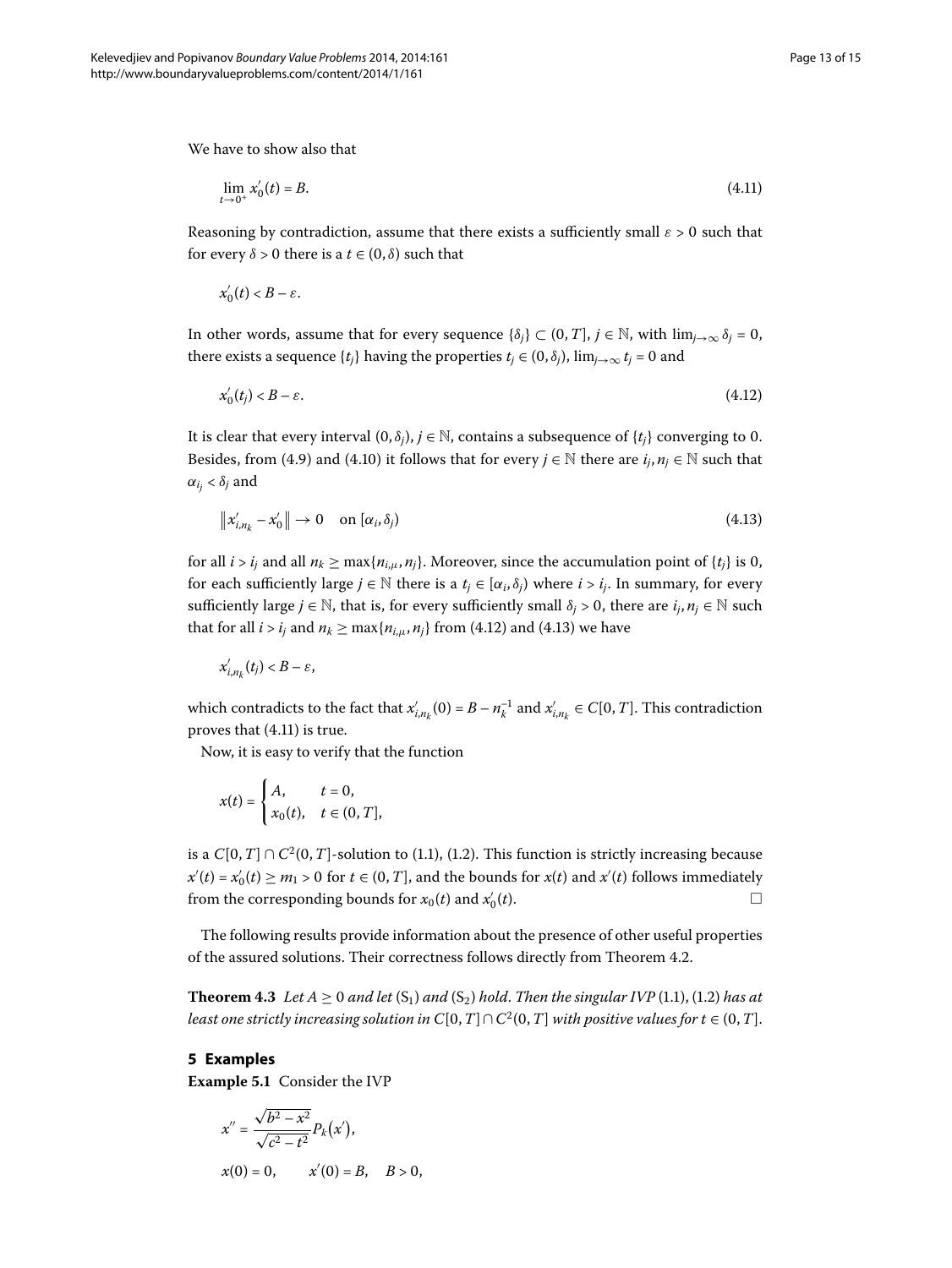where  $b, c \in (0, \infty)$ , and the polynomial  $P_k(p), k \ge 2$ , has simple zeroes  $p_1$  and  $p_2$  such that

 $0 < p_1 < B < p_2$ .

Let us note that here  $D_t = (-c, c)$ ,  $D_x = [-b, b]$  and  $D_p = \mathbb{R}$ . Clearly, there is a sufficiently small  $\theta > 0$  such that

$$
0 < p_1 - \theta, \qquad p_1 + \theta \le B \le p_2 - \theta
$$

and  $P_k(p) \neq 0$  for  $p \in [p_1 - \theta, p_1) \cup (p_1, p_1 + \theta] \cup [p_2 - \theta, p_2) \cup (p_2, p_2 + \theta]$ .

We will show that all assumptions of Theorem 3[.](#page-5-0)2 are fulfilled in the case

 $P_k(p) > 0$  for  $p \in [p_1 - \theta, p_1)$  and  $P_k(p) < 0$  for  $p \in (p_2, p_2 + \theta]$ ;

the other cases as regards the sign of  $P_k(p)$  around  $p_1$  and  $p_2$  may be treated similarly. For this case choose  $\tau = \theta/2$ ,  $m_1 = p_1 > 0$  and  $M_1 = p_2$ . Next, using the requirement  $[A - \tau, M_0 +$  $\tau$ ]  $\subseteq$  [*-b*, *b*], *i.e.* [*-θ*/2,  $p_2T_0 + \theta/2$ ]  $\subseteq$  [*-b*, *b*], we get the following conditions for  $\theta$  and *T*:

 $-\theta/2 \geq -b$  and  $p_2T_0 + \theta/2 \leq b$ ,

which yield  $\theta \in (0, 2b]$  and  $T \leq \frac{2b-\theta}{2p_2}$ . Besides,  $[0, T] \subseteq (-c, c)$  yields  $T < C$ . Thus,  $0 < T <$  $\min\{c, \frac{2b-\theta}{2p_2}\}.$  Now, choosing

$$
\overline{m}_1 = p_1 - \theta
$$
 and  $\overline{M}_1 = p_2 + \theta$ ,

we really can apply Theorem 3[.](#page-5-0)2 to conclude that the considered problem has a strictly increasing solution  $x \in C^2[0, T]$  with  $x(t) > 0$  on  $t \in (0, T]$  for each  $T < \min\{c, \frac{2b-\theta}{2p_2}\}$ .

**Example 5.2** Consider the IVP

$$
x'' = \frac{(x'-5)(15-x')}{(x-2)^2(x'-10)},
$$
  
x(0) = 2, 
$$
\lim_{t \to 0^+} x'(t) = 10.
$$

Notice that here

$$
S_A = \mathbb{R} \times \{2\} \times ((-\infty, 10) \cup (10, \infty)), \qquad S_B = \mathbb{R} \times ((-\infty, 2) \cup (2, \infty)) \times \{10\}.
$$

It is easy to check that  $(S_1)$  holds, for example, for  $\overline{m_1} = 4$ ,  $m_1 = 5$ ,  $\nu = 0.1$ , and an arbitrary fixed *T* > 0, moreover,  $\tilde{M}_0 = 10T + 3$ . Besides, for  $k = -24/(10T + 1)^2$ ,  $\alpha = T/100$  and  $\mu = 9$ , for example, we have

$$
k\alpha + B = -24T/100(10T + 1)^2 + 10 > 9 = \mu
$$

and  $f(t, x, p) \le -24/(10T + 1)^2$  on  $[0, T/100] \times (2, 10T + 3] \times [9, 10)$ , which means that  $(S_2)$ also holds[.](#page-12-3) By Theorem 4.3, the considered IVP has at least one positive strictly increasing solution in *C*[0,*T*] ∩ *C*<sup>2</sup>(0,*T*].